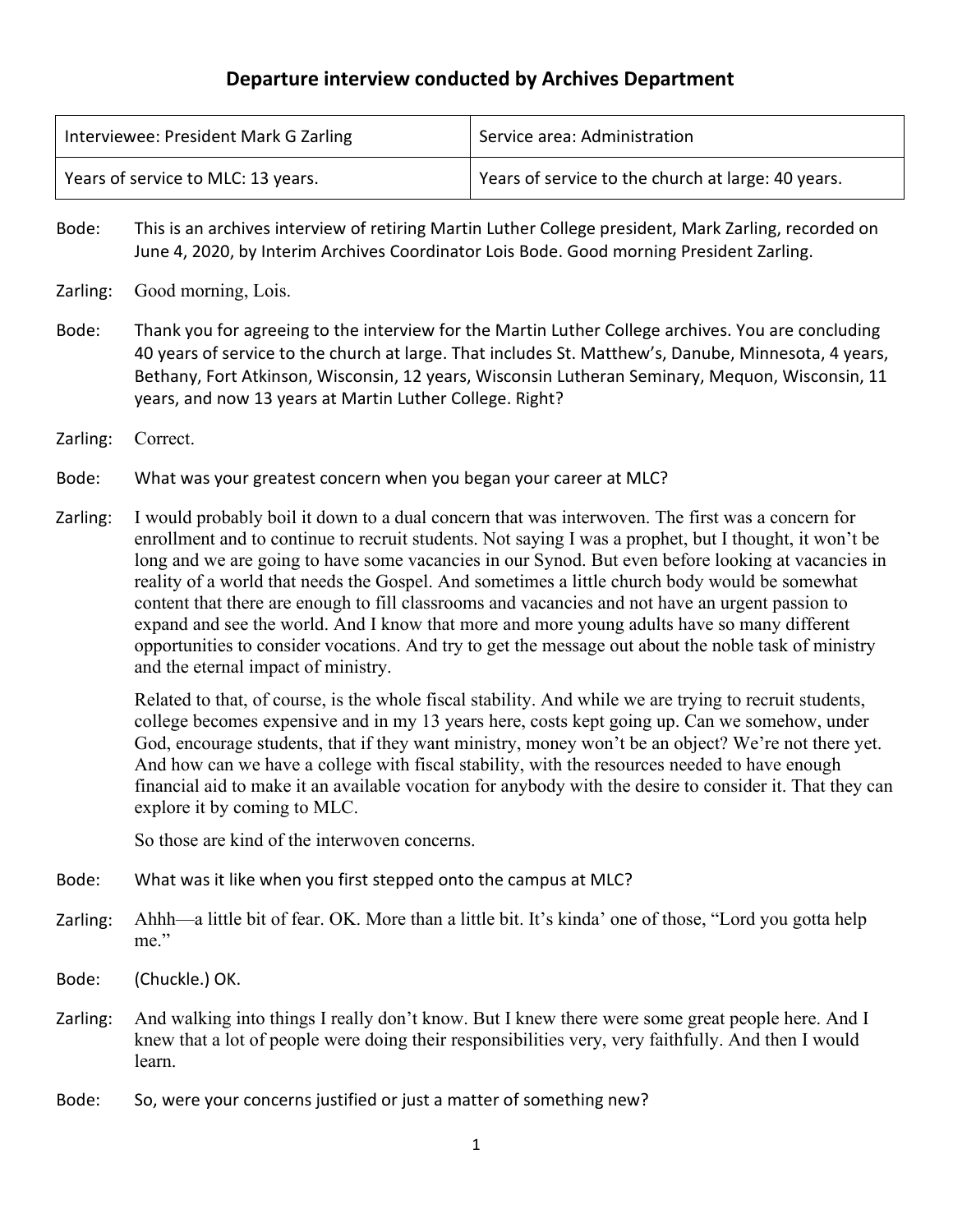- Zarling: I think it was something new, but I think it was justified in that it was so different from my previous ministry experience. And one of the things, you know, I was trying to be a pastor so you end up thinking in terms as a pastor and you have to grow to think in terms as an administrator and all that goes with it then. (Lois interrupts.) It's an ongoing learning task. (Lois: Go ahead.) It's just ongoing learning
- Bode: So, what was your favorite or least favorite responsibility for this job?
- Zarling: My favorite was anytime I had an opportunity to introduce people to the people at MLC, whether it was students, faculty, or staff. I found great joy in trying to present to people the ministry of MLC and to help them learn the connection to the great commission. To help them learn God extends us some wonderful young candidates. God has sent us some wonderful people, both faculty and staff. But so many people really don't have an understanding of how integral MLC is to the great commission work we do as the Wisconsin Evangelical Lutheran Synod.

So. Look. My favorite part is, "Can I introduce you to the college?" And that might mean introducing them to a student who—on occasion I had some come with me when I preached and they would maybe do—you know, they would maybe play organ. I had two sisters once came and they sang a duet. I had a young gentleman in pre-seminary do some readings. Whatever the case might be. But to try to make MLC a concrete reality in the work of the church. To see how the Spirit was impacting young students. That's (pause) by far-and-away—and I would tell people one of the perks of being the president is I got to meet God's children before we even meet in heaven. I met wonderful Christians all across the country. I never would have met them until heaven. And now, when we get to heaven to be able to say, "Oh, I remember when I met you, back during the pilgrimage days."

- Bode: Excellent. What do you think the students will remember most about you?
- Zarling: That's a good question. As you know, the president doesn't teach on a regular basis so it's hard to get to know the students. I hope, that they maybe remember the times that I would sit down at a table with some students and just chat a little bit in the "caf." Have lunch with them. I hope they remember the times that I would have opportunity, a little bit, one-on-one, in the hallway. But it's—I don't know. I suppose—what would they remember? That maybe I helped them move in as a freshman? And that, maybe, was the only time I got to meet with them. At least they—I hope they know I was praying for them.
- Bode: In that respect, what three words would describe you whether it was reaction by staff or colleagues or students?
- Zarling: Lois, I struggled to answer this. I really—these are the three words I put down. Quiet. And I guess by that I mean my normal personality is a little bit more reserved. In the position of president you have to be out there. You have to be the face of the college. But, by nature, I think I am a little bit more quiet than just, you know, an extrovert. You know, I think I am probably more on the introvert side.

I think I am a listener. I would rather listen to people first and find out. And part of that is simply the reality of what I talked about before. I walked into the situation. I'm not trained as an administrator. And I better listen to people who've been doing things here. How they've been doing them. Why they've been doing them. It doesn't mean changes can't be made, but I need to learn, and I think that's true for all of us. God gave us two ears and only one tongue and I think there's a reason for that.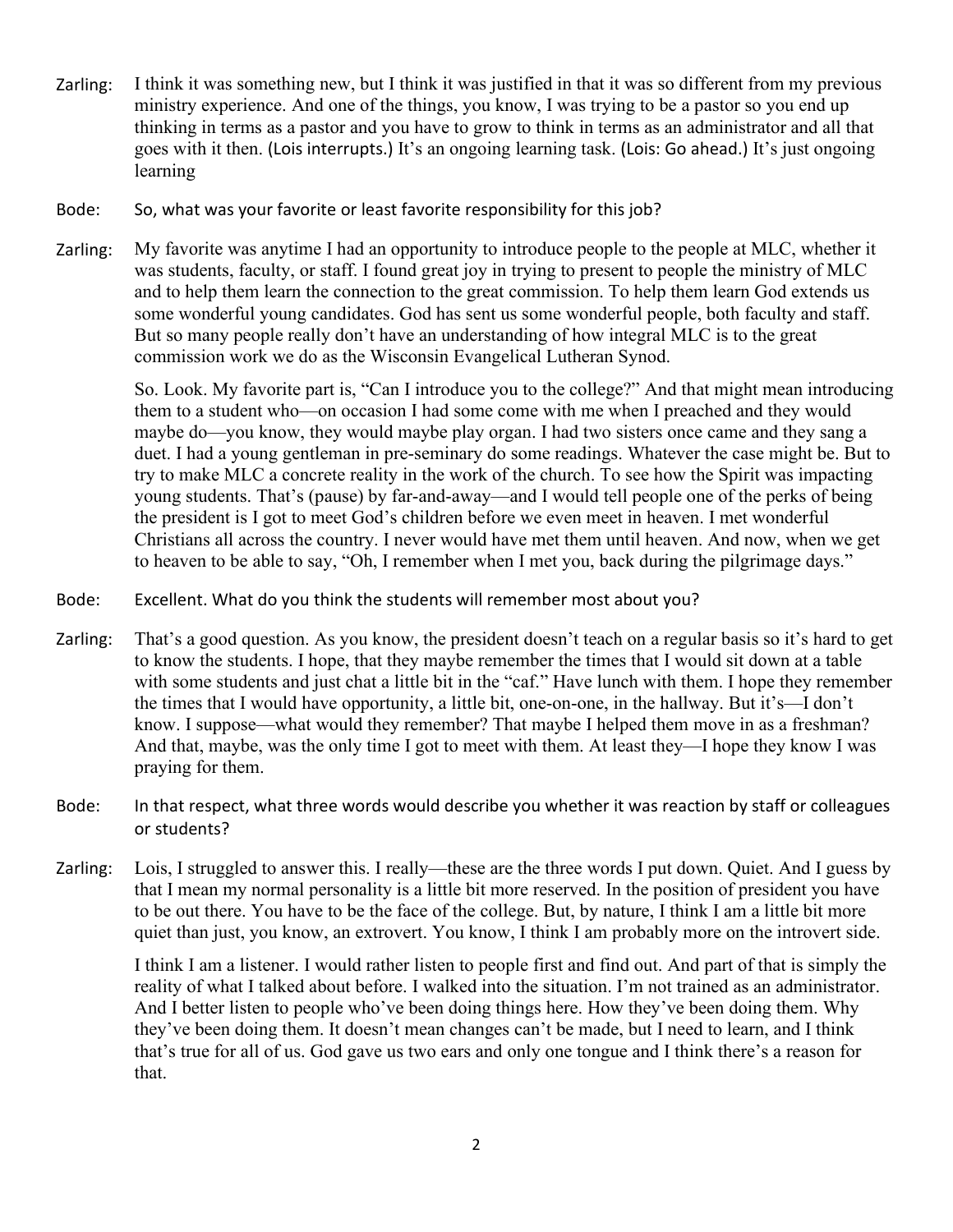And the other word I use is processing. And, like it or not, by that I mean, as I think through decisions I enjoy the consensus approach. I enjoy processing other people's ideas. You know—the Administrative Council—sometimes the meetings maybe got longer than if you had a person come in and say, "This is what we're doing. Anybody object?" But, to try to just listen. And what are the other viewpoints. So, right or wrong, those are the words I've chosen.

- Bode: They are excellent choices. During your time here, what major changes have you seen at MLC and how would you evaluate those changes?
- Zarling: Man. There's a lot of stuff. I mean, there's been additions in buildings. There's been additions in curriculum. There's been additions in how we teach and how we learn including various distance learning.

But, I guess I would go back to the number one change is when God's people brought the offerings forward to build the Chapel of the Christ. And the very first spring, when the hole for the foundation was being built, and watching students when they saw the size and the scale of that hole. And you could almost see, you know, if you look at it, students kind of stop and go, "Wow!" And hopefully, subconsciously, they began to think, "People do care about this college. They understand the great commission." And, as the chapel went up and they saw the beauty of it and the scale of it, there was no doubt in their mind. Jesus was most important here and our connection to Jesus through the Word. And to see students then use the chapel; to go into the entry way and sit on the furniture and just talk and hang out or have informal bible studies

The Chapel of the Christ had a profound impact on this school as far as school culture or hidden curriculum. Anybody that comes here sees that first because of the size. Anybody that goes to worship there, they leave, not just impacted by the building, but the art in the building that points them to Christ and the message in the building, which is, of course the Gospel. And, for me, that's probably been, I think, the most profound blessing from God that had a lasting impact. It impacts students that come for a visit. Even if they don't come to school here, they remember that. And, hopefully, that clearly is a visible sermon on the vision and mission of this college.

- Bode: Sounds like a favorite memory, in a way. Are there some other, smaller details that you remember?
- Zarling: Boy. I'll never forget. On campus we had kind of a soft opening just for the campus family. We started that worship service in the [Academic Center] auditorium where, you know, for years, for decades, they had chapel in the auditorium. Then we closed that little short introductory worship with a prayer of thanks for the years being able to hear the Gospel there. And then it was a silent procession as the students and the faculty and staff that were in attendance walked out the door. Walked to the center sidewalk. Turned left and walked the sidewalk to the doors of the chapel. Beautiful, sunny day. Absolutely quiet. And we're talking, probably, at that time, must have been 8 - 900 people, students, faculty, staff and others. And you heard the birds. (Sound of amazement from Bode.) And you walk in silence. And then you walk into the chapel. You know, it's pretty unforgettable.
- Bode: I understand in our world of Lutheranism we don't usually shout out our accomplishments. However, I am sure that you have some and I would like to know about one or two of your proudest professional accomplishments.
- Zarling: Oh, Lois. I (pause). What I put down, and I consider it to be, by God's grace, an accomplishment. I put down getting to know and working with the team that He brought to this campus. He brought the faculty through a divine call. It was the Lord's choice. The Lord also had His hand in bringing staff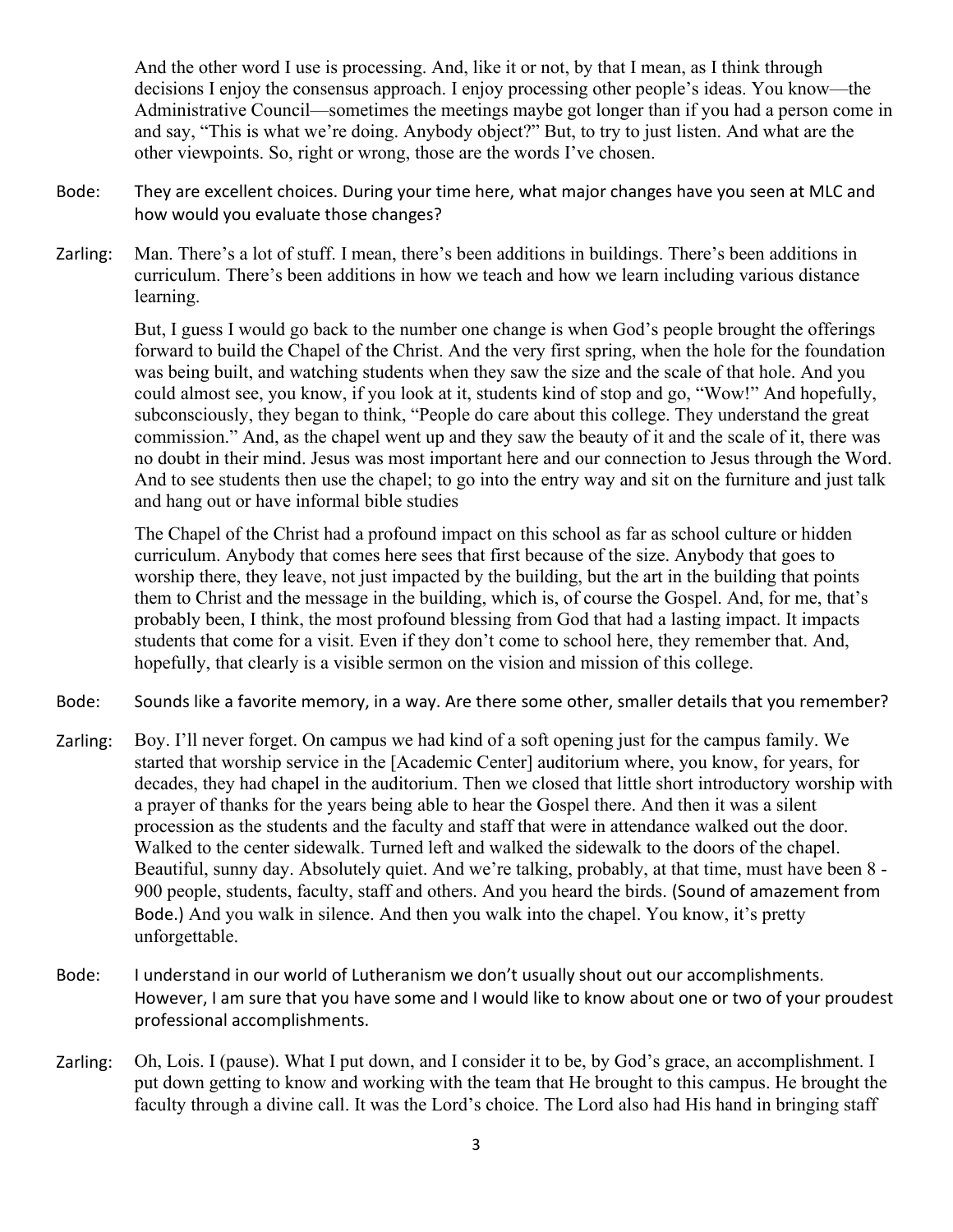people in the hiring process and so forth. And to be able to try to encourage, and I'll say, the team, those called to teach, to preach, and to administer to the students. That those who willingly work so hard, hired to be, if you will, the support, the under girding of the ministry to make sure things were in place that we could carry out the mission. And to try to help each other see each other in those complimentary roles.

I guess the other thing—as far as—I'm not necessarily proud, but I had two symposium papers about, I suppose, eight years apart, maybe, at Wisconsin Lutheran Seminary. And it was a distinct blessing to be able to present the papers. But, I'll say it was also probably a blessing, not that I gave to others, but that God gave to me. The working, the getting it ready, and having that opportunity. The one was to try to talk about Christian education. And I thoroughly enjoyed trying to provide a little bit of important background as far as why we have schools. It's not private education. It's great commission education connected. And the other one had to do with the priesthood of all believers, which certainly ties in to training here and to help future called workers understand that doesn't mean you are a notch above the people you serve.

- Bode: Sort of in connection with that, then, what in your time of ministry makes you want to recommend ministry to others?
- Zarling: God will allow you, if you are faithful in using the Word, to see trophies of grace. Not always. Because it's the spirit in the heart and only God knows the heart as well as the individual. But His people do also let their light shine. And others see their good deeds and you see visible sermons by God's people. You see the impact of the words you share at a hospital bed and someone about to go to glory. And the Gospel brings the peace or the Gospel brings the strength to the family around the bed to sing, "I Know that My Redeemer Lives." And maybe, through tears, they have smiles on their face because they know where their loved one is going. To have an impact in which people troubled are calmed. And sin is still around. And they are sinners and work with sinners and live with sinners. But you see them, ready to look to Christ. And what's coming out of their mouth is not just complaints and whining but the promises of Jesus, "I gotta hang onto you." The Lord will allow you to see trophies of grace. And to begin to understand the profound reality that you are the instrument of the Spirit through which He can, by the power of the Gospel, have an eternal impact on the students. Nothing else compares.
- Bode: I really like that phrase "trophies of grace." It's new to me. I will remember that. Is there anything else we have not talked about that you would like to share?
- Zarling: Ummm. Just that they got to know MLC. Its history began to kinda' seep in. And I grew up—my dad was actually an alum of Dr. Martin Luther High School. I didn't really know that until, I suppose, I was in college. But he grew up in Minnesota. His boyhood and high school years were here. And then, my brother served here in ministry for eight years. I've been here for 13. And I started looking at my dad's siblings. I had an aunt graduated from high school from the two year teaching program here. A couple other, several other Zarlings that are related. And.it was one of those things you never really realize that, as a family, we had some roots on this campus. And I had been born in Wisconsin but grew up in Michigan. I never really got—I was in the pastor track through Northwestern College. I just didn't get to Dr. Martin Luther College very often. But to leave with a little bit more, not just my ministry connection and the memories. I have spent time in a place where generations of Zarlings have been. So that's—it was kind of an enlightening, growing instruction on me, I guess.
- Bode: What do you and your wife, Colette, plan to do in retirement?